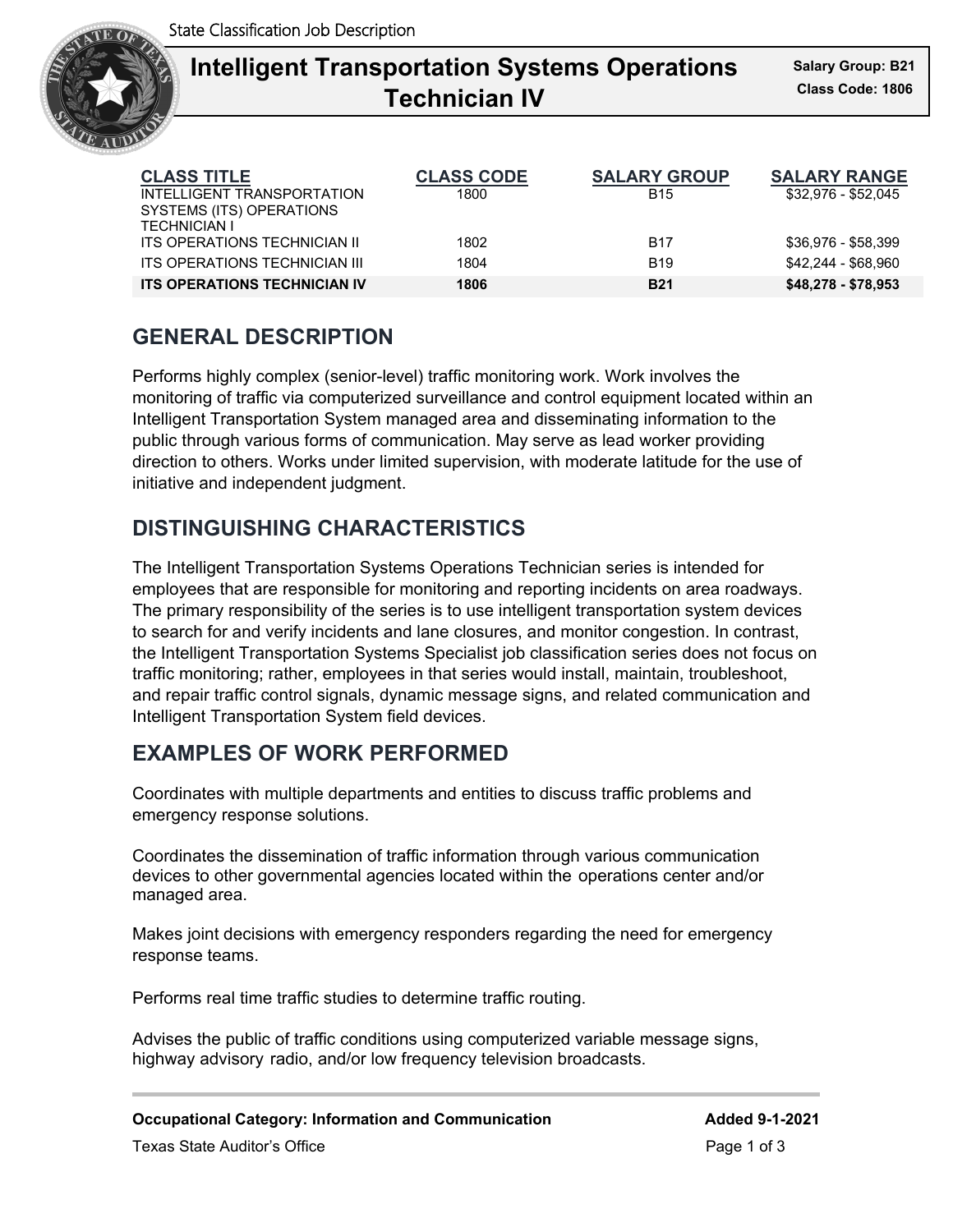Develops and evaluates incident response scenarios for either planned or unplanned events, and/or emergencies.

Monitors, answers, evaluates, and prioritizes incoming phone calls from the public on dedicated emergency phone lines regarding the reporting of traffic accidents, debris, construction, stalled vehicles, and other incidents responding as necessary in conjunction with law enforcement, fire and emergency management systems.

Monitors traffic flow and conditions using loop detector systems, closed circuit television systems, and/or automated vehicle identification systems.

Evaluates and responds to general information questions from the public.

Responds accordingly to calls from the public reporting maintenance/signal deficiencies on State right-of-way and forwards the information to the responsible party.

Updates traffic management database with incident information, conducts research, and compiles data for reports.

Detects, confirms, and tracks equipment faults affecting control room equipment.

May assist in providing technical assistance as needed.

May serve as lead worker providing direction to others.

Performs related work as assigned.

#### **GENERAL QUALIFICATION GUIDELINES**

#### **EXPERIENCE AND EDUCATION**

Experience in computer operations, traffic analysis, traffic management, or telecommunication operations work. Graduation from a standard senior high school or equivalent is generally preferred. Experience and education may be substituted for one another.

#### **KNOWLEDGE, SKILLS, AND ABILITIES**

Knowledge of emergency response procedures, radio protocol procedures, data processing equipment and information systems, freeway management system concepts and operations, traffic flow principles and procedures, and applicable Intelligent Transportation Systems-related computer applications.

Skill in emergency response procedures, radio protocol procedures, and the use of a computer and applicable software.